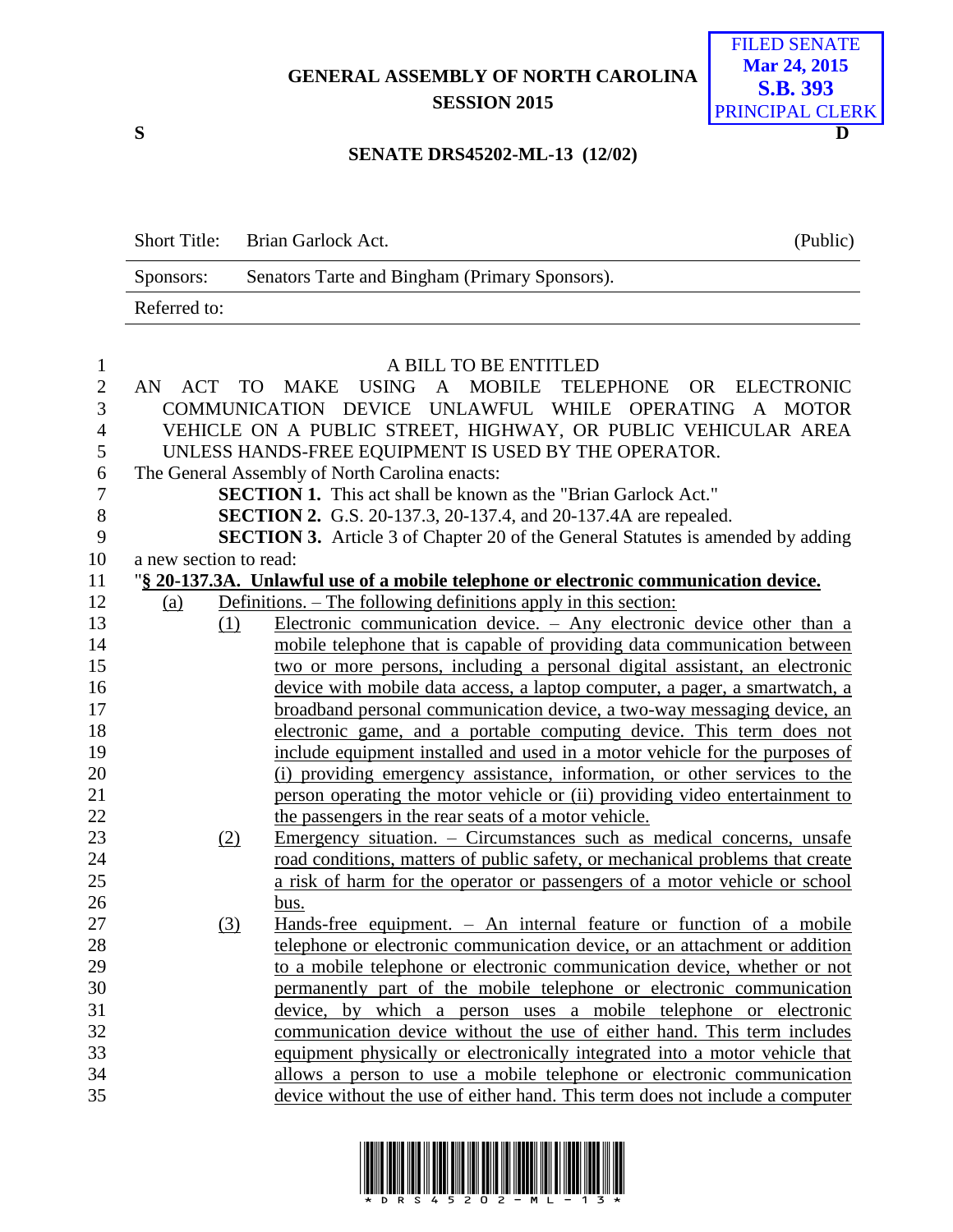|                   | <b>General Assembly of North Carolina</b>                                                                                                                 | <b>Session 2015</b> |
|-------------------|-----------------------------------------------------------------------------------------------------------------------------------------------------------|---------------------|
|                   | device that is worn on the head and projects visual information into the field                                                                            |                     |
|                   | of vision of the wearer.                                                                                                                                  |                     |
| $\Delta$          | Mobile telephone. – A device used to access wireless telephone service.                                                                                   |                     |
| (5)               | Operate a motor vehicle. $-$ Operating a motor vehicle on a public street,                                                                                |                     |
|                   | highway, or public vehicular area, with the motor running. This term does                                                                                 |                     |
|                   | not include situations where the motor vehicle is temporarily stationary                                                                                  |                     |
|                   | because of traffic, a traffic control device, or other momentary delays, or                                                                               |                     |
|                   | situations where the driver has moved the motor vehicle off, or to the side of,                                                                           |                     |
|                   | a public street, highway, or public vehicular area to a location where the                                                                                |                     |
|                   | motor vehicle can safely remain stationary.                                                                                                               |                     |
| (6)               | School bus. $-$ As defined in G.S. 20-4.01(27)d4. The term also includes any                                                                              |                     |
|                   | school activity bus as defined in G.S. $20-4.01(27)$ d3. and any vehicle                                                                                  |                     |
|                   | transporting public, private, or parochial school students for compensation.                                                                              |                     |
|                   | Smartwatch. – A wristwatch that is capable of providing data                                                                                              |                     |
| <u>(7)</u>        | communication.                                                                                                                                            |                     |
|                   | Using a mobile telephone or electronic communication device. – Holding in                                                                                 |                     |
| (8)               |                                                                                                                                                           |                     |
|                   | a person's hand or hands, or wearing on a person's wrist, a mobile telephone<br>or electronic communication device while doing any of the following:      |                     |
|                   | Viewing or transmitting images or data.                                                                                                                   |                     |
|                   | a.<br>Playing games.                                                                                                                                      |                     |
|                   | <u>b.</u><br>Composing, sending, reading, viewing, accessing, browsing,                                                                                   |                     |
|                   | $\underline{c}$ .<br>transmitting, saving, or retrieving e-mail, text messages, or other                                                                  |                     |
|                   | electronic data.                                                                                                                                          |                     |
|                   | $\underline{\mathrm{d}}$ .<br>Talking into or listening to a mobile telephone or electronic                                                               |                     |
|                   | communication device.                                                                                                                                     |                     |
| (9)               | Wireless telephone service. $-$ A service that is a two-way real-time voice                                                                               |                     |
|                   | telecommunications service that is interconnected to a public switched                                                                                    |                     |
|                   | telephone network and is provided by a commercial mobile radio service, as                                                                                |                     |
|                   | such term is defined by 47 C.F.R. $\S$ 20.3.                                                                                                              |                     |
| (b)               | General Prohibition. – Except as otherwise provided in subsections $(c)$ , $(d)$ , $(e)$ , and                                                            |                     |
|                   | (f) of this section, no person shall operate a motor vehicle while using a mobile telephone or                                                            |                     |
|                   | electronic communication device unless the use is accomplished by hands-free equipment.                                                                   |                     |
| (c)               | <u>Prohibition</u> for Persons Under 18 Years of Age. – Except for the sole purpose listed                                                                |                     |
|                   |                                                                                                                                                           |                     |
|                   |                                                                                                                                                           |                     |
|                   | in subdivision (4) of subsection (f) of this section, no person under 18 years of age shall operate                                                       |                     |
|                   | a motor vehicle while using a mobile telephone or electronic communication device.                                                                        |                     |
| (d)               | Prohibition for School Bus Operators. – Except for the sole purpose listed in                                                                             |                     |
|                   | subdivision (4) of subsection (f) of this section, no person shall operate a school bus while                                                             |                     |
|                   | using a mobile telephone or electronic communication device.                                                                                              |                     |
| (e)               | Prohibition for Commercial Motor Vehicle Operators. - No person shall operate a                                                                           |                     |
|                   | commercial motor vehicle subject to Part 390 or 392 of Title 49 of the Code of Federal                                                                    |                     |
|                   | Regulations while using a mobile telephone or electronic communication device in violation of                                                             |                     |
|                   | those Parts. Nothing in this subsection shall be construed to (i) prohibit the use of hands-free                                                          |                     |
|                   | equipment or (ii) supersede any more restrictive provisions for operators of commercial motor                                                             |                     |
|                   | vehicles prescribed by federal law or regulation.                                                                                                         |                     |
| (f)               | Exceptions. $-$ The provisions of subsection (b) of this section shall not apply to any                                                                   |                     |
| of the following: |                                                                                                                                                           |                     |
| (1)               | <u>Pressing a single button to activate or deactivate hands-free equipment or a</u>                                                                       |                     |
|                   | function of hands-free equipment.                                                                                                                         |                     |
| (2)               | The use of a global positioning system, navigation system, or portable music<br>player affixed, mounted, or installed in a motor vehicle. Nothing in this |                     |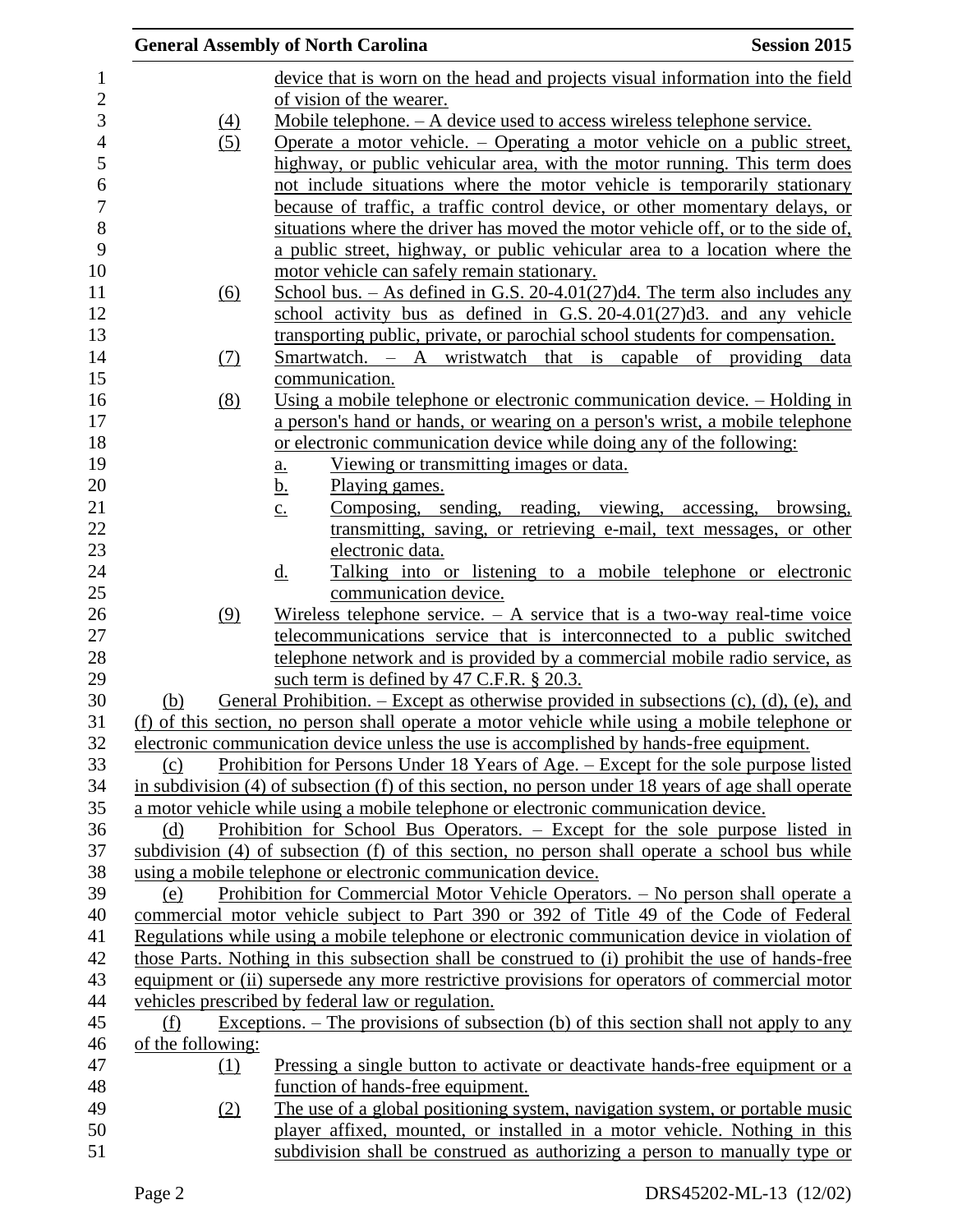|                              | <b>General Assembly of North Carolina</b>                                                            | <b>Session 2015</b> |
|------------------------------|------------------------------------------------------------------------------------------------------|---------------------|
|                              | enter text, numbers, or symbols into a global positioning system, navigation                         |                     |
|                              | system, or portable music player while the person is operating a motor                               |                     |
|                              | vehicle.                                                                                             |                     |
| <u>(3)</u>                   | The use of a smartwatch for the purpose of determining the time of day.                              |                     |
| (4)                          | The use of a mobile telephone or electronic communication device for the                             |                     |
|                              | purpose of communicating an emergency situation to any of the following:                             |                     |
|                              | An emergency response operator.<br>a.                                                                |                     |
|                              | A publicly or privately owned ambulance company or service.<br><u>b.</u>                             |                     |
|                              | A hospital.<br>$\underline{\mathbf{c}}$ .                                                            |                     |
|                              | <u>d.</u><br>A fire department.                                                                      |                     |
|                              | A law enforcement agency.<br>e.                                                                      |                     |
| (5)                          | The use of a mobile telephone or electronic communication device by any of                           |                     |
|                              | the following while in the performance of, and for a purpose related to, their                       |                     |
|                              | official duties:                                                                                     |                     |
|                              | A law enforcement officer.<br>a.                                                                     |                     |
|                              | <u>b.</u><br>A member of a fire department.                                                          |                     |
|                              | A first responder.<br>$\underline{c}$ .                                                              |                     |
|                              | d.<br>The operator of a public or private ambulance.                                                 |                     |
| (g)                          | Rebuttable Presumption. $-$ A person who holds a mobile telephone or electronic                      |                     |
|                              | communication device in his or her hand or hands while operating a motor vehicle shall be            |                     |
|                              | presumed to be using a mobile telephone or electronic communication device. This                     |                     |
|                              | presumption may be rebutted by evidence presented by the person that (i) the person was not          |                     |
|                              | using a mobile telephone or electronic communication device within the meaning of this               |                     |
|                              | section or (ii) an exception listed in subsections $(c)$ , $(d)$ , or $(f)$ of this section applies. |                     |
| (h)                          | Seizure. – The provisions of this section shall not be construed as authorizing the                  |                     |
|                              | seizure or forfeiture of a mobile telephone or electronic communication device, unless               |                     |
| otherwise provided by law.   |                                                                                                      |                     |
| (i)                          | Penalty. – Any person who commits a violation of subsection (d) of this section is                   |                     |
|                              | guilty of a Class 2 misdemeanor, which shall include a fine of not less than one hundred dollars     |                     |
|                              | $($100.00)$ and the costs of court. Any person who commits a violation of subsection (c) of this     |                     |
|                              | section is guilty of an infraction and shall pay a fine of twenty-five dollars (\$25.00) and shall   |                     |
|                              | not be assessed court costs. Any person who commits a violation of subsection (b) or (e) of this     |                     |
|                              | section is guilty of an infraction and shall pay a fine of one hundred dollars (\$100.00) and shall  |                     |
| not be assessed court costs. |                                                                                                      |                     |
| $\Omega$                     | Waiver. - Any person who commits a violation of this section may waive the right                     |                     |
|                              | to a hearing or trial and admit responsibility or guilt for the violation pursuant to G.S. 7A-148.   |                     |
| (k)                          | Points. – There shall be no insurance premium surcharge or assessment of points                      |                     |
|                              | under the classification plan adopted under G.S. 58-36-65 for a violation of this section. One       |                     |
|                              | drivers license point shall be assessed for the following:                                           |                     |
| (1)                          | A second offense under this section if committed within three years of the                           |                     |
|                              | first offense committed under this section.                                                          |                     |
| (2)                          | A third or subsequent offense under this section if committed within five                            |                     |
|                              | years of the most recent prior offense committed under this section.                                 |                     |
| (1)                          | Negligence. – Failure to comply with the provisions of this section shall not                        |                     |
|                              | constitute negligence per se or contributory negligence by the operator in any action for the        |                     |
|                              | recovery of damages arising out of the operation, ownership, or maintenance of a motor vehicle       |                     |
| or school bus.               |                                                                                                      |                     |
| (m)                          | Local Ordinance. - No local government may pass an ordinance regulating the use                      |                     |
|                              | of mobile telephones or electronic communication devices while operating a motor vehicle,            |                     |
|                              | commercial motor vehicle, or school bus."                                                            |                     |
|                              | <b>SECTION 4.</b> G.S. 20-16(c) reads as rewritten:                                                  |                     |
|                              |                                                                                                      |                     |